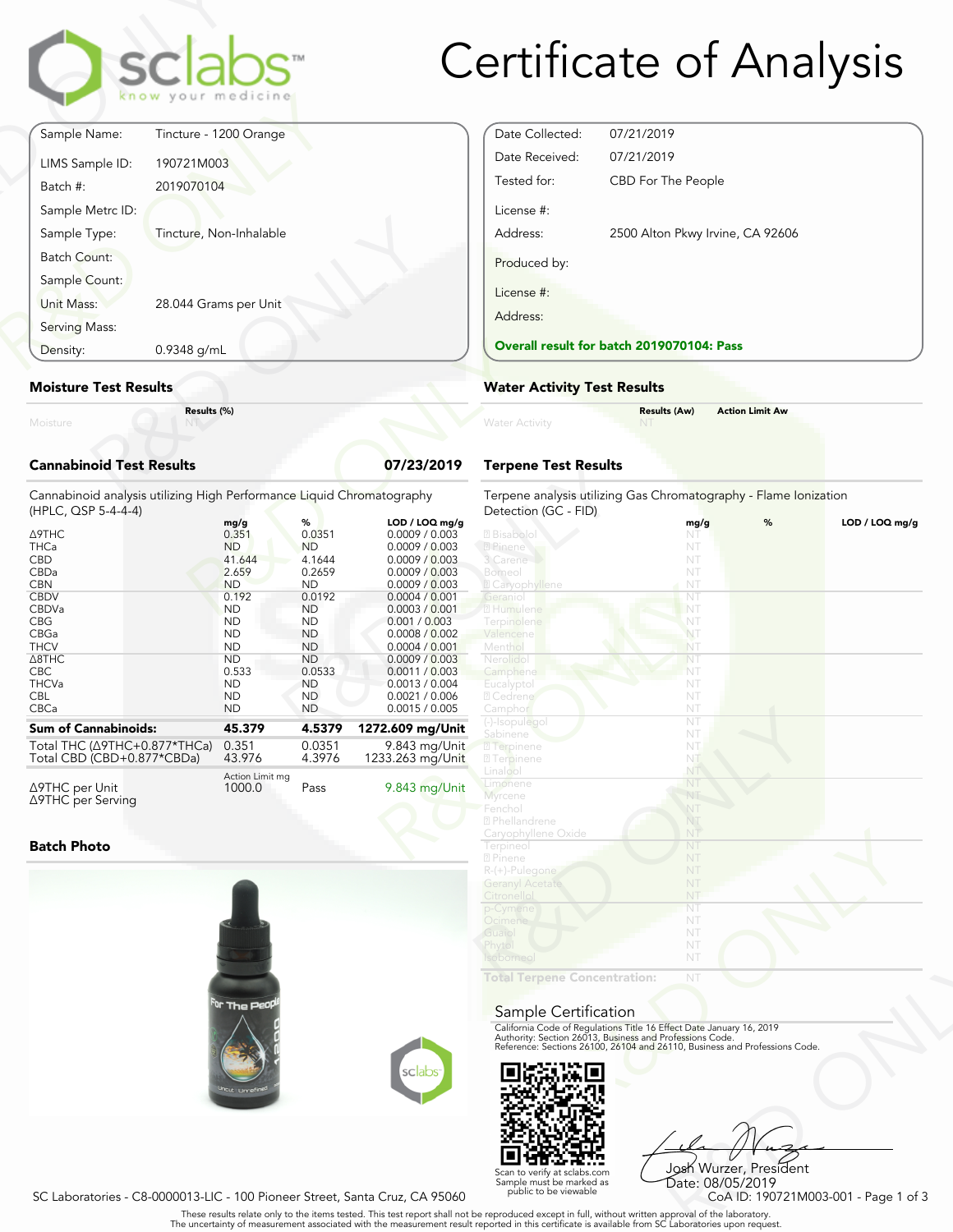

# Certificate of Analysis

Date Collected: 07/21/2019 Date Received: 07/21/2019

License #:

Produced by:

License #: Address:

Tested for: CBD For The People

**Overall result for batch 2019070104: Pass**

Address: 2500 Alton Pkwy Irvine, CA 92606

|                                                                                                     |             | know your medicine          |                          |                            |
|-----------------------------------------------------------------------------------------------------|-------------|-----------------------------|--------------------------|----------------------------|
| Sample Name:                                                                                        |             | Tincture - 1200 Orange      |                          |                            |
| LIMS Sample ID:                                                                                     | 190721M003  |                             |                          |                            |
| Batch #:                                                                                            | 2019070104  |                             |                          |                            |
| Sample Metrc ID:                                                                                    |             |                             |                          |                            |
| Sample Type:                                                                                        |             | Tincture, Non-Inhalable     |                          |                            |
| <b>Batch Count:</b>                                                                                 |             |                             |                          |                            |
| Sample Count:                                                                                       |             |                             |                          |                            |
| Unit Mass:                                                                                          |             | 28.044 Grams per Unit       |                          |                            |
| Serving Mass:                                                                                       |             |                             |                          |                            |
| Density:                                                                                            | 0.9348 g/mL |                             |                          |                            |
| <b>Pesticide Test Results - Pass</b>                                                                |             |                             |                          | 07/23/2019                 |
| Pesticide, Fungicide and plant growth regulator analysis utilizing<br><b>HPLC-Mass Spectrometry</b> |             |                             |                          |                            |
| Abamectin                                                                                           | Pass        | Results (µg/g)<br><b>ND</b> | Action Limit µg/g<br>0.3 | Reporting Limit µ<br>0.091 |
| Bifenazate                                                                                          | Pass        | <b>ND</b>                   | 5.0                      | 0.035                      |
| Bifenthrin                                                                                          | Pass        | <b>ND</b>                   | 0.5                      | 0.038                      |
| $D - - - - 11 - 1$                                                                                  | D---        | <b>NID</b>                  | 10 <sub>0</sub>          | 0.022                      |

### **Pesticide Test Results - Pass 07/23/2019**

| Density:                                                           | 0.9348 g/mL |                |                   |                      | <b>Overall result for batc</b> |
|--------------------------------------------------------------------|-------------|----------------|-------------------|----------------------|--------------------------------|
| <b>Pesticide Test Results - Pass</b>                               |             |                |                   | 07/23/2019           |                                |
| Pesticide, Fungicide and plant growth regulator analysis utilizing |             |                |                   |                      |                                |
| <b>HPLC-Mass Spectrometry</b>                                      |             | Results (µg/g) | Action Limit µg/g | Reporting Limit µg/g |                                |
| Abamectin                                                          | Pass        | <b>ND</b>      | 0.3               | 0.091                |                                |
| Bifenazate                                                         | Pass        | <b>ND</b>      | 5.0               | 0.035                |                                |
| Bifenthrin                                                         | Pass        | <b>ND</b>      | 0.5               | 0.038                |                                |
| <b>Boscalid</b>                                                    | Pass        | <b>ND</b>      | 10.0              | 0.023                |                                |
| Etoxazole                                                          | Pass        | <b>ND</b>      | 1.5               | 0.022                |                                |
| Imidacloprid                                                       | Pass        | <b>ND</b>      | 3.0               | 0.050                |                                |
| Myclobutanil                                                       | Pass        | <b>ND</b>      | 9.0               | 0.044                |                                |
| Piperonylbutoxide                                                  | Pass        | <b>ND</b>      | 8.0               | 0.020                |                                |
| Pyrethrins                                                         | Pass        | <b>ND</b>      | 1.0               | 0.036                |                                |
| Spinosad                                                           | Pass        | <b>ND</b>      | 3.0               | 0.031                |                                |
| Spiromesifen                                                       | Pass        | <b>ND</b>      | 12.0              | 0.015                |                                |
| Spirotetramat                                                      | Pass        | <b>ND</b>      | 13.0              | 0.042                |                                |
|                                                                    |             |                |                   |                      |                                |
|                                                                    |             |                |                   |                      |                                |
|                                                                    |             |                |                   |                      |                                |
|                                                                    |             |                |                   |                      |                                |
|                                                                    |             |                |                   |                      |                                |
|                                                                    |             |                |                   |                      |                                |
|                                                                    |             |                |                   |                      |                                |
|                                                                    |             |                |                   |                      |                                |
|                                                                    |             |                |                   |                      |                                |
|                                                                    |             |                |                   |                      |                                |

## **Heavy Metal Test Results - Pass 07/23/2019**

| 0.042           |                                        |                              |                                                                     |                                                                                                                                                                                                                |                                                                                    |
|-----------------|----------------------------------------|------------------------------|---------------------------------------------------------------------|----------------------------------------------------------------------------------------------------------------------------------------------------------------------------------------------------------------|------------------------------------------------------------------------------------|
|                 | <b>Heavy Metal Test Results - Pass</b> |                              |                                                                     |                                                                                                                                                                                                                | 07/23/2019                                                                         |
|                 | Spectrometry (ICP-MS)                  |                              |                                                                     | Heavy metal analysis utilizing Inductively Coupled Plasma Mass                                                                                                                                                 |                                                                                    |
|                 | Cadmium<br>Lead<br>Arsenic<br>Mercury  | Pass<br>Pass<br>Pass<br>Pass | Results (µg/g)<br><b>ND</b><br>N <sub>D</sub><br>0.054<br><b>ND</b> | Action Limit µg/g<br>0.5<br>0.5<br>1.5<br>3.0                                                                                                                                                                  | LOD / LOQ µg/g<br>0.012 / 0.035<br>0.031 / 0.095<br>0.013 / 0.039<br>0.002 / 0.005 |
|                 |                                        |                              |                                                                     |                                                                                                                                                                                                                |                                                                                    |
|                 | Sample Certification                   |                              |                                                                     | California Code of Regulations Title 16 Effect Date January 16, 2019<br>Authority: Section 26013, Business and Professions Code.<br>Reference: Sections 26100, 26104 and 26110, Business and Professions Code. |                                                                                    |
| LOD / LOQ µg/kg |                                        |                              |                                                                     |                                                                                                                                                                                                                |                                                                                    |



Frect Date January 16, 2019<br>
Trofessions Code.<br>
110, Business and Professions Code.<br>
110, Business and Professions Code.<br>
108 Wurzzer, President<br>
Date: 08/05/2019<br>
CoA ID: 190721M003-001 - Page 2 of 3<br>
pproval of the labor Josh Wurzer, President Date: 08/05/2019

### SC Laboratories - C8-0000013-LIC - 100 Pioneer Street, Santa Cruz, CA 95060

. These results relate only to the items tested. This test report shall not be reproduced except in full, without written approval of the laboratory.<br>The uncertainty of measurement associated with the measurement result re

**Mycotoxin Test Results**

Mycotoxin analysis utilizing HPLC-Mass Spectrometry **Results (μg/kg) Action Limit μg/kg LOD / LOQ μg/kg** NT

Scan to verify at sclabs.com Sample must be marked as public to be viewable